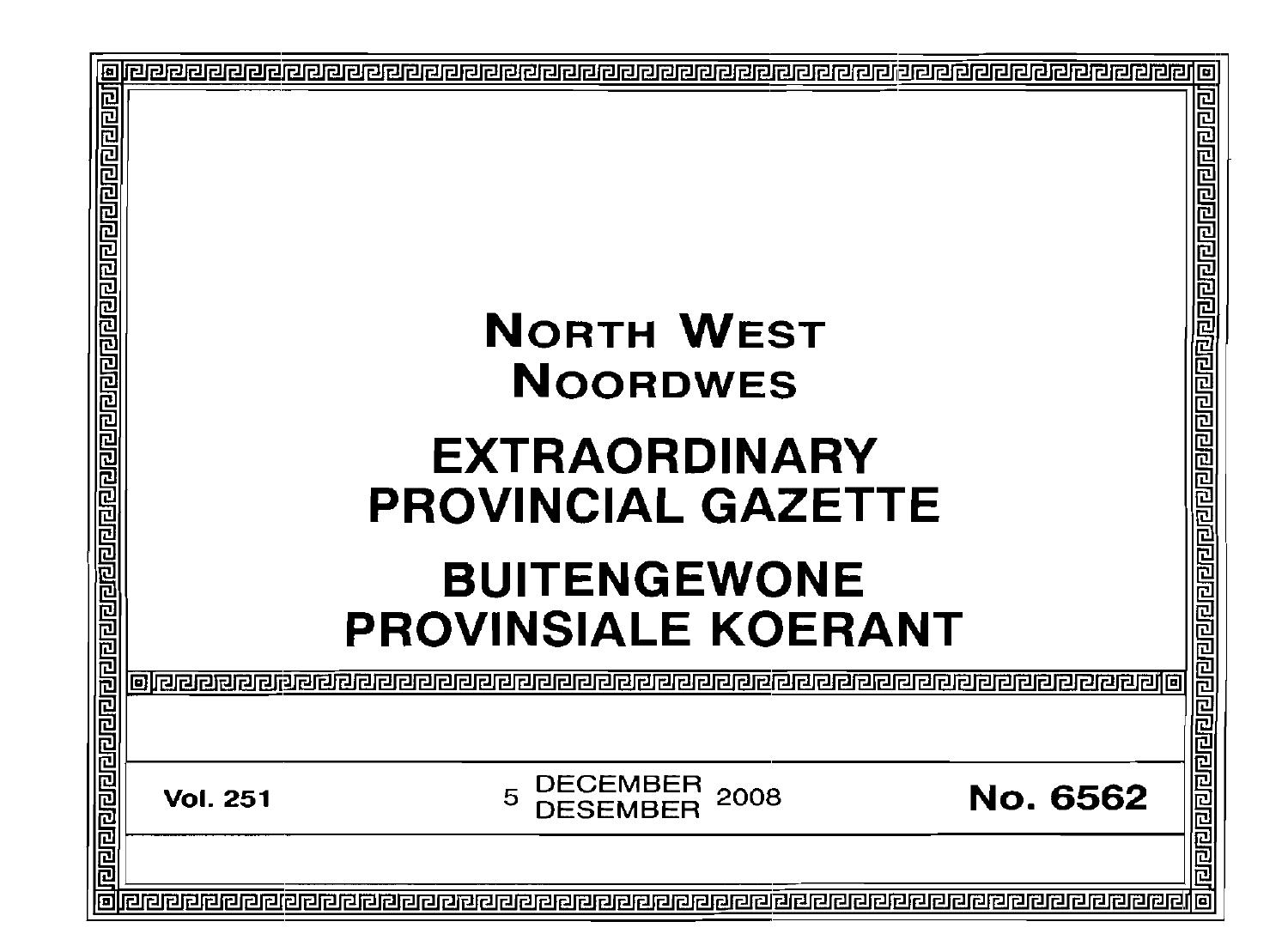# **CONTENTS • INHOUD**

| No. |                                                                                                                                                  | Page<br>No | Gazette<br>No. |
|-----|--------------------------------------------------------------------------------------------------------------------------------------------------|------------|----------------|
|     | <b>OFFICIAL NOTICES</b>                                                                                                                          |            |                |
| 18  | Local Government: Municipal Structures Act (117/1998): Amendment of section 12: Establishment of municipalities<br>in the Province of North West |            | 6562           |

5

6562

19 do.: do.: do .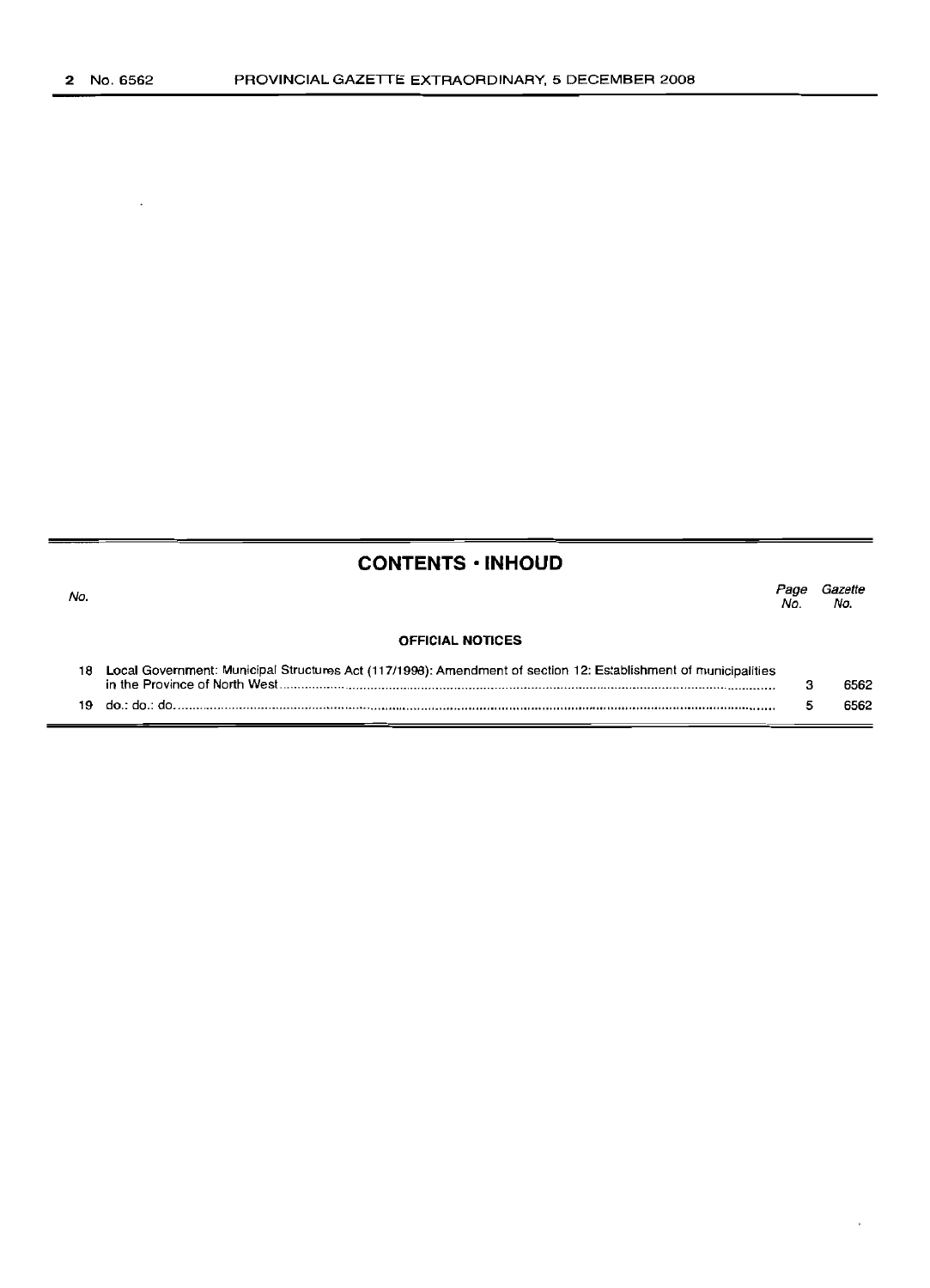# **OFFICIAL NOTICES**

### **OFFICIAL NOTICE 18 OF 2008**

### Al.\1ENDMENT OF SECTION 12 NOTICE' RELATING TO THE ESTABLISHMENT OF MUNICIPALITIES IN THE PROVINCE OF THE **NORTH WEST**

By virtue of section  $16$  (1) of the Local Government: Municipal Structures Act, 1998 (Act  $117$  of 1998), as amended, I hereby amend the notice issued in terms of section  $12$ (1) and (3) and section 14 (1) and (2) of the Local Government: Municipal Structures Act, (Act 11.7 of 1998) as amended, relating to the establishment of municipalities in the Province of the North West, as set out in the Schedule hereto.

Given under my Hand at Mafikcng this  $25<sup>th</sup>$  day of November 2008.

Member of the Executive Council of the Province of the North West responsible for Local Government

#### SCHEDULE

1.1 Amendment of Notice 321 of 2000, establishing the Dr Ruth Segornotsi Mornpati District Municipality (DC39) and published in the North West Extraordinary Provincial Gazette No  $5574$  dated  $29<sup>th</sup>$  September 2000, is hereby amended to determine and transfer the liabilities, rights, duties, obligations and records, with interests accumulated on loans from DBSA as at  $29<sup>th</sup>$  September 2000, and any related assets in respect of Bloemhof -Boitumelong water pipeline project number 9738, Boitumelong upgrading of sewage treatment works project number 9739; Schweizer-Reneke -Ipelegeng/Schweizer-Reneke ground water project number 9748, Ipelegeng/Schweizer-Reneke ground water phase 2 project number 9900, lpelegeng/Schweizer-Reneke bulle water supply project number 10474, and Ipelegeng/Schweizer-Reneke upgrading of sewage treatment works project number 10560; Christiana -Utlwang water pipeline project number 9744, Utlwanang main outfall sewer project number 9745, and Christiana water purification works project number 10613, from Dr Kenneth Kaunda District Municipality and vesting into Dr Ruth Segornotsi Mornpati District Municipality.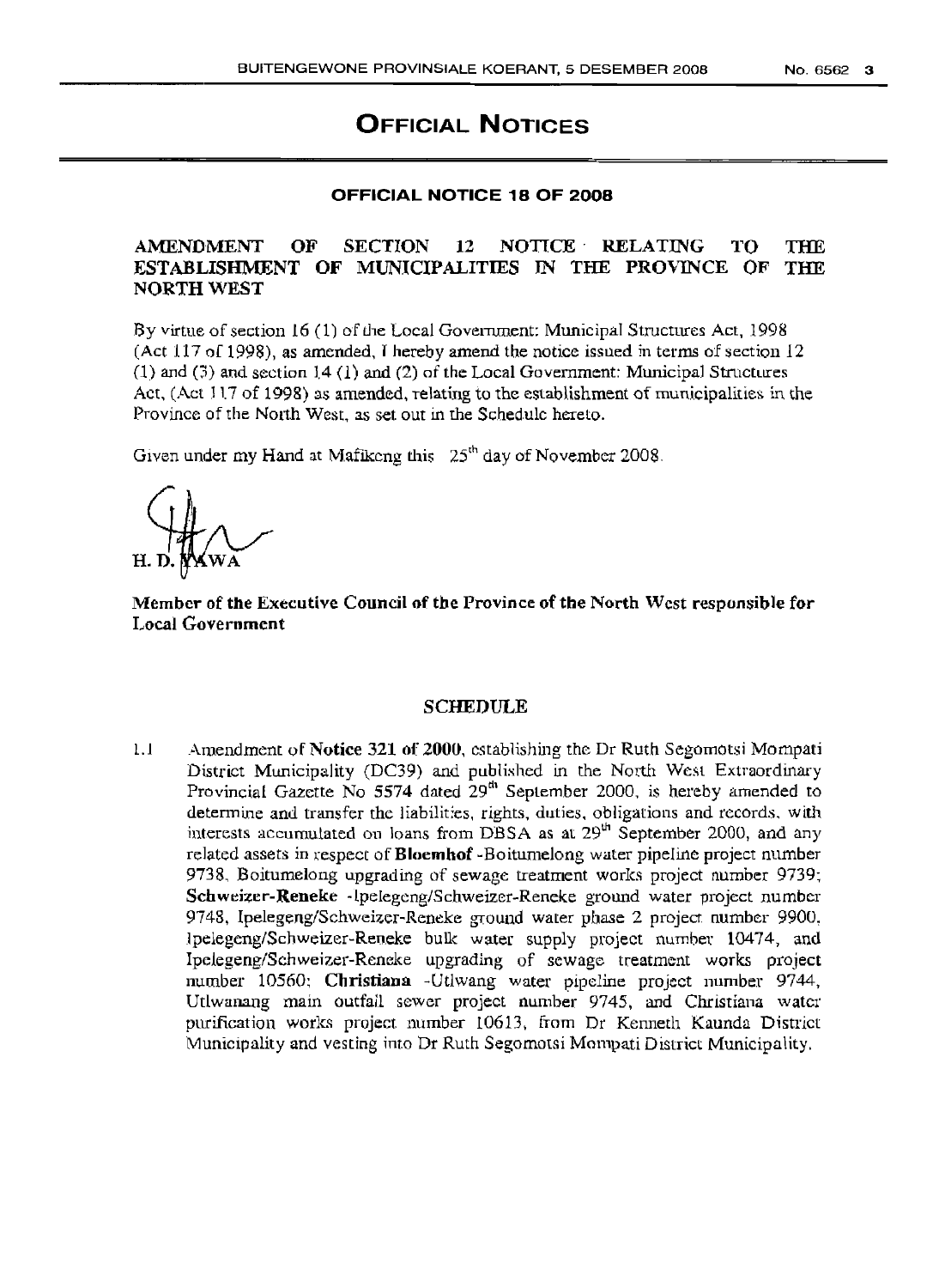1.2 The date for the transfer of the stated liabilities with interests accumulated on loans from DBSA, and any related assets, rights, duties, obligations and records, in respect of **Bloemhof** -Boitumelong water pipeline project number 9738, Boitumelong upgrading of sewage treatment works project number 9739; Schweizer-Reneke -Ipelegeng/Schweizer-Reneke ground water project number 9748, Ipelegeng/Schweizer-Reneke ground water phase 2 project number 9900, Ipelegeng/Schweizer-Reneke bulk water supply project number 10474, and Ipelegeng/Schweizer-Reneke upgrading of sewage treatment works project number 10560; **Christiana** -Utlwanang water pipeline project number 9744, Utlwanang main outfall sewer project number 9745, and Christiana water purification works project number 10613, from Dr Kenneth Kaunda District Municipality and vested into Dr Ruth Segomotsi Mompati District municipality, shall be with effect from  $29<sup>th</sup>$  September 2000.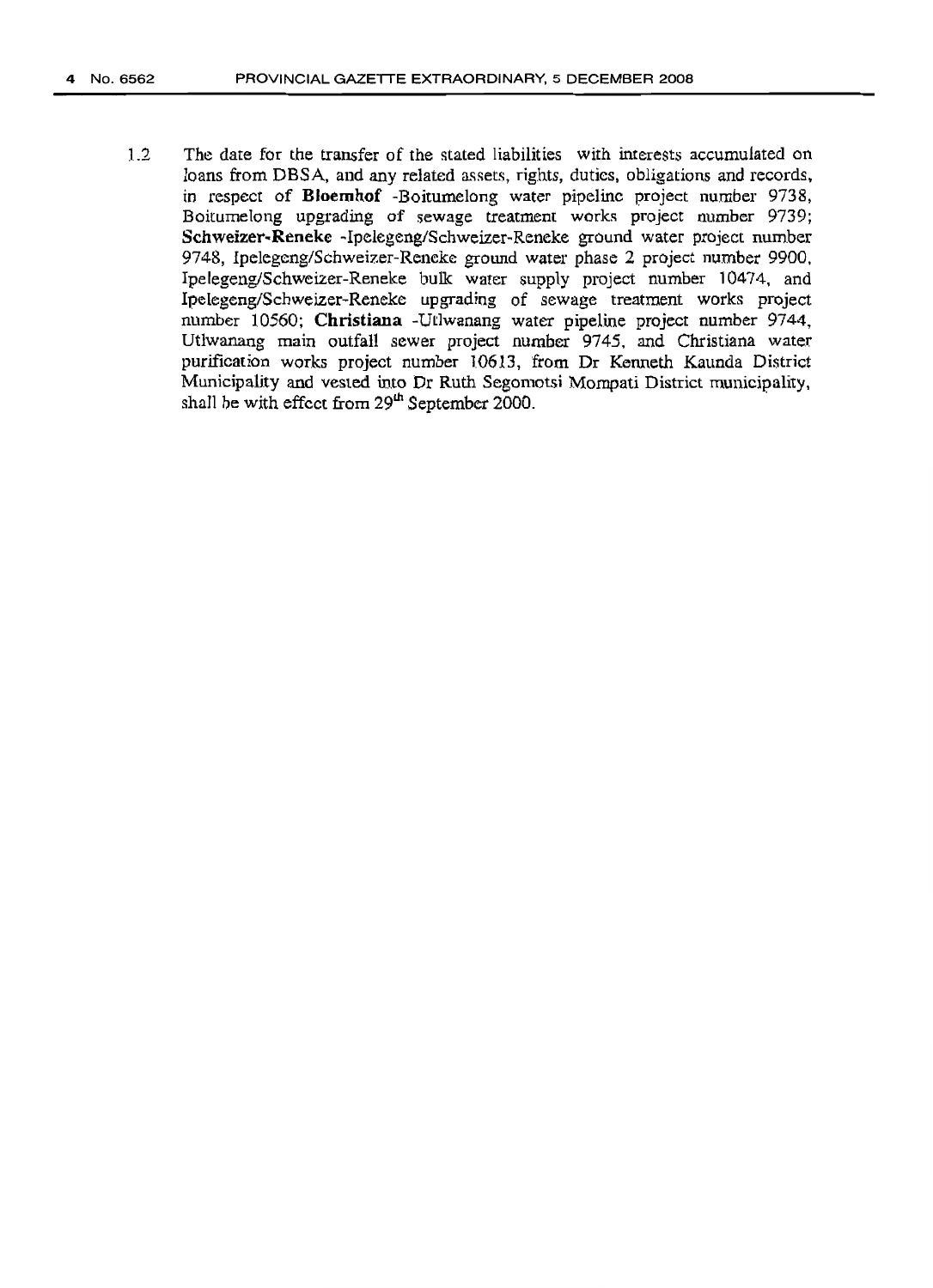#### OFFICIAL NOTICE 19 OF 2008

## AMENDMENT OF SECTION 12 NOTICE RELATING TO THE ESTABLISHMENT OF MUNICIPALITIES IN THE PROVINCE OF THE NORTH WEST

By virtue of section 16 (1) of the Local Government: Municipal Structures Act, 1998  $(Act 117 of 1998)$ , as amended, I hereby amend the notice issued in terms of section 12 (1) and (3) and section 14 (1) and (2) of the Local Government: Municipal Structures Act, (Act 117 of 1998) as amended, relating to the establishment of municipalities in the Province of the North West, as set out in the Schedule hereto.

Given under my Hand at Mafikeng this  $25<sup>th</sup>$  day of November 2008.

Member of the Executive Council of the Province of the North West responsible for Local Government

#### SCHEDULE

- 1.1 Amendment of Notice 322 of 2000, establishing Dr Kenneth Kaunda District Municipality (DC 40) and published in the North West Extraordinary Provincial Gazette No  $5574$  dated  $29<sup>th</sup>$  September 2000, is hereby amended to determine the transfer of assets, rights, duties, obligations, records and liabilities with regard to the loan obtained from DBSA as at  $29<sup>th</sup>$  September 2000 in respect Bloemhof -Boitumelong water pipeline project number 9738, Boitumelong upgrading of sewage treatment works project number 9739; Schweizer-Reneke Ipelegeng/Schweizer-Reneke ground water project number 9748, Ipelcgeng/Schweizer-Reneke ground water phase 2 project number 9900, Ipelegeng/Schweizer-Reneke bulk water supply project number 10474, and Ipelegeng/Schweizer-Reneke upgrading of sewage treatment works project number 10560; Christiana -Utlwanang water pipeline project number 9744, Utlwanang main outfall sewer project number 9745, and Christiana water purification works project number 10613, from Dr Kenneth Kaunda District Municipality and vesting into Dr Ruth Segomotsi Mompati District Municipality,
- 1.2 The date for the transfer of the stated liabilities with interests accumulated on loans from DBSA, and any related assets, rights, duties, obligations and records,